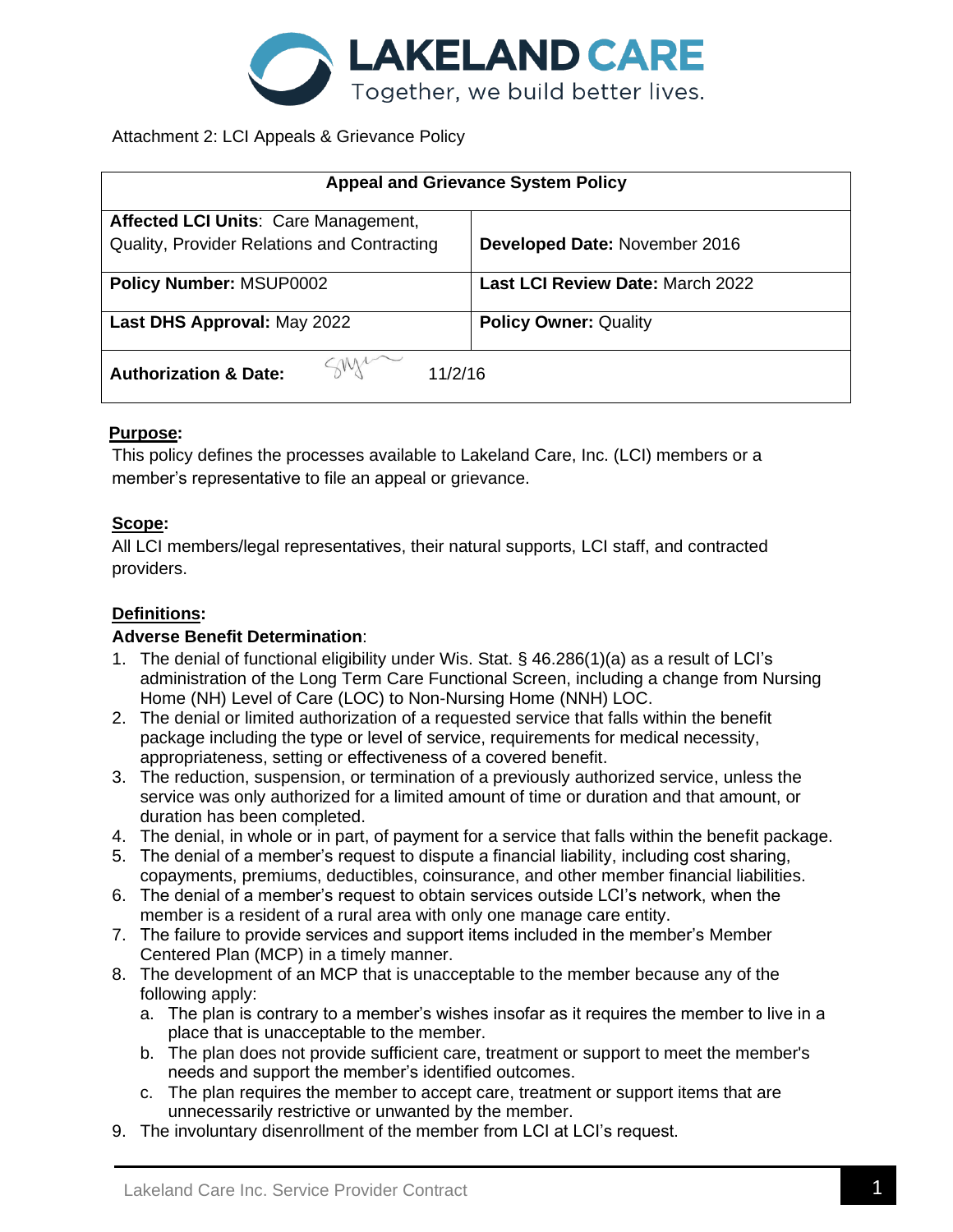- 10. The failure of LCI to act within the timeframes of this policy and procedure for resolution of grievances and appeals.
- *An "adverse benefit determination" is not*:
- 1. A change in non-residential provider;
- 2. A change in the rate LCI pays a provider;
- 3. A termination of a service that was authorized for a limited number of units of service or duration of a service.
- 4. An adverse benefit determination that is the result of a change in state or federal law; however, a member does have the right to a State Fair Hearing in regard to whether he/she is a member of the group impacted by the change.
- 5. The denial of authorization or payment for a service or item that is not inside of the benefit package.
- 6. A denial, in whole or part, of a payment for a service solely because the claim does not meet the definition of a "clean claim" under 42 CFR § 447.45(b).
- 7. The denial of authorization for remote delivery of a waiver service or a state plan service delivered via interactive telehealth.
- 8. The denial of a member's request to self-direct a service or the limitation of a member's existing level of self-direction.

**Appeal**: A request for LCI review of an "adverse benefit determination." If a member is dissatisfied with LCI's appeal decision, he or she can request a State Fair Hearing.

**Appeal and Grievance System:** The term "Appeal and Grievance System" refers to the overall system LCI implements to handle appeals of adverse benefit determinations and grievances, as well as the processes to collect and track information about them.

**Case File:** All documents, records and other information relevant to LCI's adverse benefit determination and the member's appeal of that adverse benefit determination. This includes, but is not limited to, medical necessity criteria, functional screen results, and processes, strategies, or evidentiary standards used by LCI in setting coverage limits and any new or additional evidence considered, relied upon, or generated by LCI (or at the direction of the LCI) in connection with the appeal of the adverse benefit determination.

**Grievance**: An expression of a member's dissatisfaction about any matter other than an "adverse benefit determination." When a member expresses dissatisfaction about any matter other than an adverse benefit determination, the member is expressing a grievance. If a member is dissatisfied with LCI's grievance decision, he or she can request a Department Review of the decision.

**LCI Appeal & Grievance Committee:** A regionally based five-member committee which has been designated by LCI's Board of Directors to hear appeals and grievances on behalf of LCI.

**State Fair Hearing:** Means a de novo review under Ch. HA 3, Wis. Admin. Code, before an impartial administrative law judge of an action by the Department, a county agency, a resource center, or an MCO.

## **Policy:**

### **General Requirements**

1. Members have the right to file an appeal regarding the adverse benefit determinations defined above, and have the right to grieve an action or inaction of LCI that the member perceives as negatively impacting them.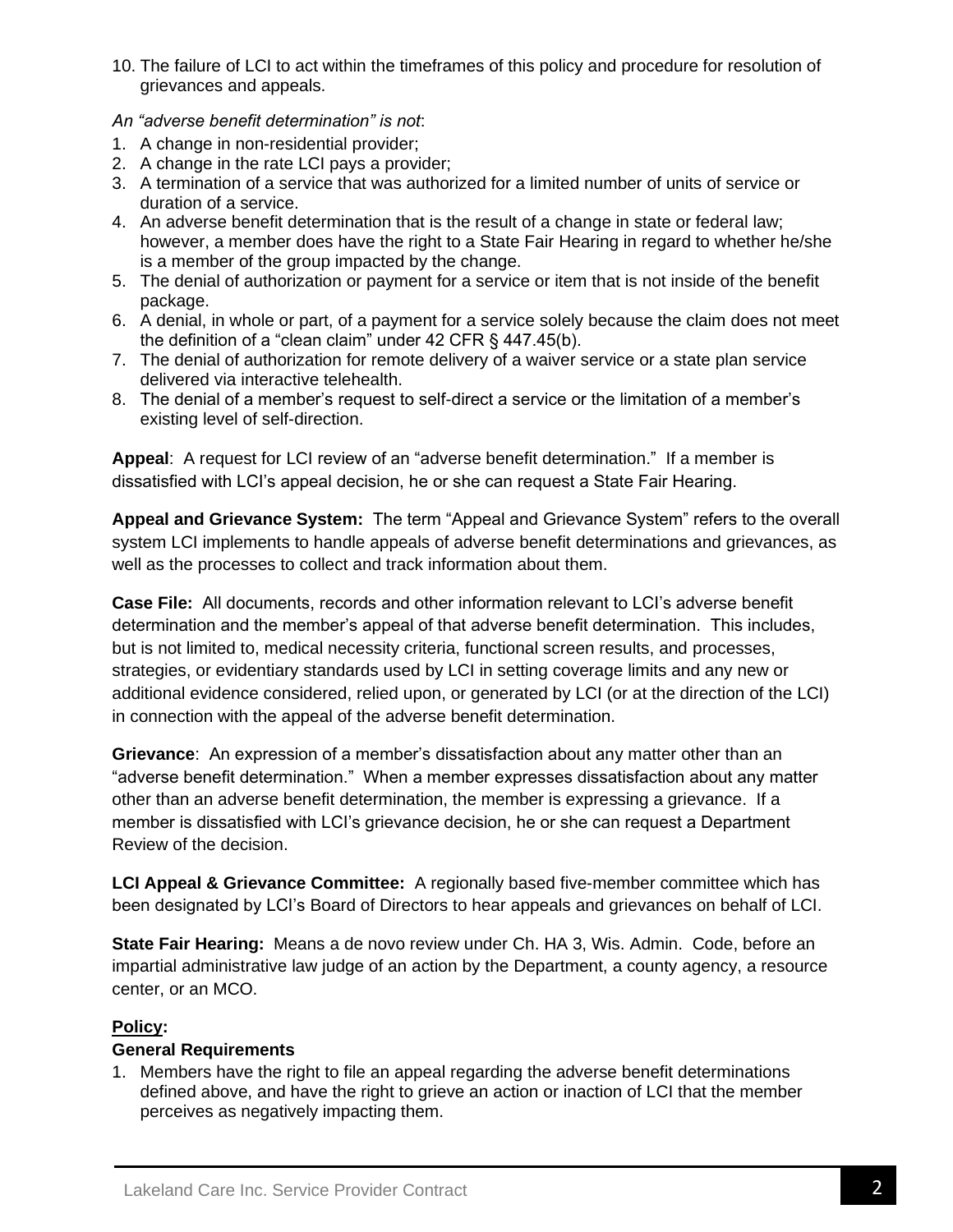- 2. The IDT staff are the first level of support when a member is dissatisfied. Unless contrary to the expressed desire of the member, the IDT will attempt to resolve the issue through internal review, negotiation, or mediation if possible. If the IDT cannot resolve the issue it will refer the member to the Member Rights Specialist (MRS) or offer assistance to the member or legal decision maker who wishes to file a grievance or appeal.
- 3. LCI has designated the MRS as responsible to assist members when they are dissatisfied. The MRS will offer assistance to members in submitting appeals and grievances. The MRS assigned to assist a member in a specific circumstance may be responsible for scheduling and facilitating meetings but may not be a member of the LCI Appeal and Grievance Committee that considers the specific circumstance. The MRS may not represent LCI at any hearing level. The MRS will:
	- a. Assist members and legal decision makers to understand the appeal or grievance options;
	- b. Help the member and legal decision maker to complete any required paperwork to file the appeal or grievance; and
- 4. At the same time, unless contrary to the expressed desire of the member, the MRS and IDT staff will attempt to resolve issues through internal review, negotiation, or mediation. LCI upholds a member's right to have access to a fair, equitable, and confidential appeal and grievance system throughout their enrollment with LCI. LCI will not retaliate against members, providers, or other advocates acting on the member's behalf as a result of filing an appeal or grievance.
- 5. LCI's Board of Directors has delegated the responsibility to review and resolve appeals and grievances to LCI's Appeal and Grievance Committee.
- 6. All newly enrolled members will be oriented to the appeal and grievance process within 60 days of enrollment in a way that is understandable to the member or the member's representative. The orientation will include review of the section on appeals and grievances within the LCI Member Handbook.
- 7. IDT staff will review the appeal and grievance procedures with members and/or the member's representative annually during MCP reviews.
- 8. All newly hired and existing LCI staff will receive training on the appeal and grievance systems and their role in the system. Training on this policy and procedure is included in the new employee orientation.
- 9. A member, member's legal representative, or anyone acting on the member's behalf with written permission (including a provider, significant other, or professional advocate) may file an appeal or grievance with LCI, request a Department review, or file a State Fair Hearing.
- 10. Members may not file an appeal with LCI and a State Fair Hearing at the same time.
- 11. Members are encouraged to attempt to informally resolve their issues before filing a grievance or appeal.
	- a. The member's IDT staff is usually in the best position to deal with issues directly and expeditiously. The MRS at LCI is the next most direct source of information at assistance.
	- b. When a concern cannot be resolved through internal review, negotiation, or mediation with assistance of these individuals, LCI's Appeal and Grievance Procedure is the next step for resolving differences.
	- c. Department Review is the final process in resolving member grievances.
	- d. The State Fair Hearing process is the final administrative review process for resolving members' appeals of adverse benefit determinations.
	- e. Other remedies may be available to members, depending on the circumstances and/or issues.
- 12. LCI will provide reasonable assistance to members with all aspects of completing and filing necessary forms and taking other procedural steps, such as: assistance with completing an oral grievance or appeal to writing, providing interpreter services and toll-free numbers that have adequate TTY/TTD and interpreter capability. LCI is responsible for the cost of interpreters when a member is utilizing the Appeal and Grievance system.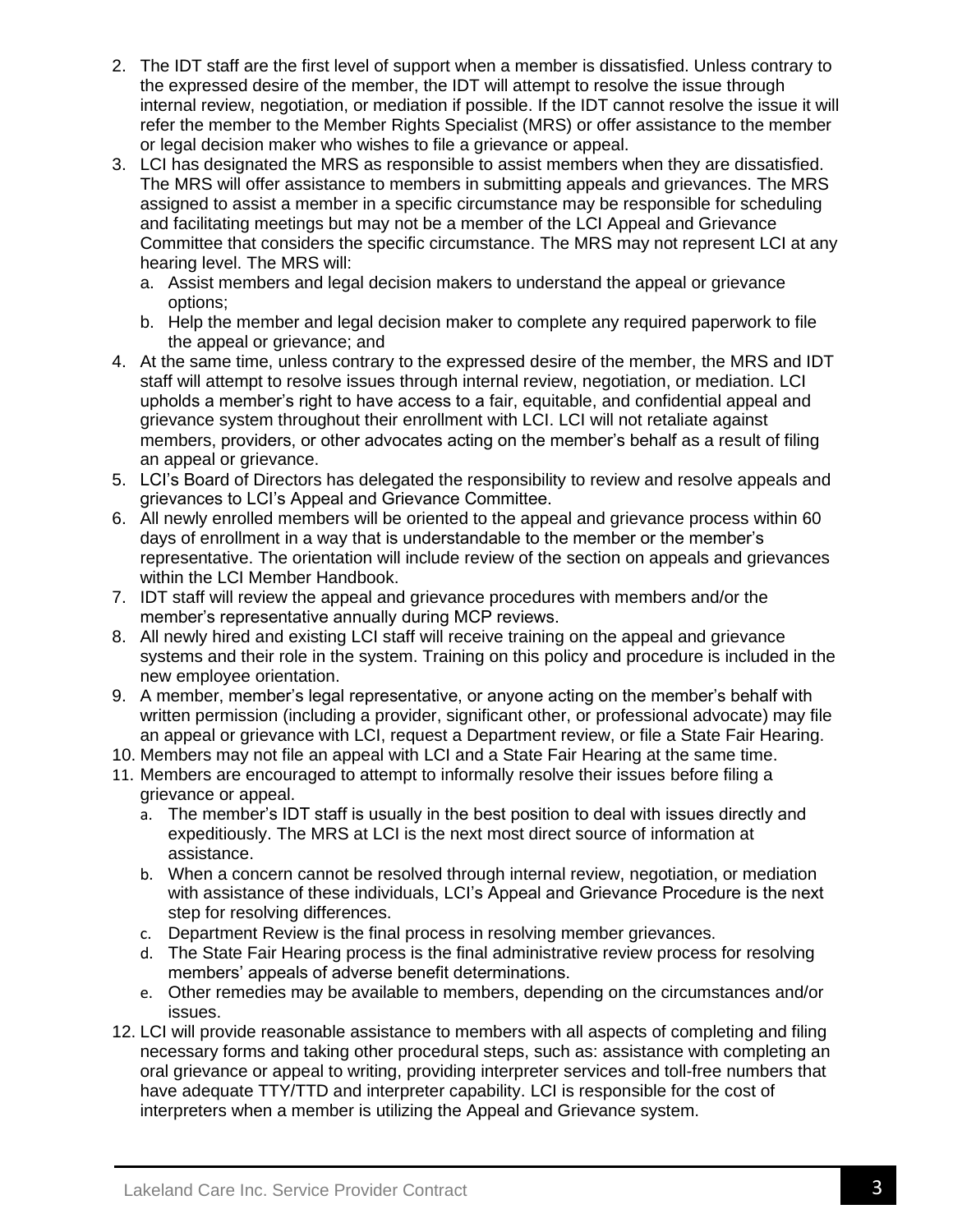- 13. LCI will attempt to mediate or negotiate all appeals or grievances prior to the hearing or review.
- 14. The member and his/her representative or the legal representative of a deceased member's estate, the Department, and LCI will be considered parties to the appeal.
- *15. One Level of Appeal* LCI will only have one level of appeal and the member must exhaust this level of appeal before he or she can request a State Fair Hearing.

## *16. Opportunity to Present Evidence*

A member shall have a reasonable opportunity, in person and in writing, to present evidence, testimony, and legal and factual arguments, in an MCO grievance, MCO appeal, or State Fair Hearing. In an expedited review, the MCO must inform the member sufficiently in advance of the expedited appeal resolution timeframe of the limited time available to present evidence and testimony and make legal and factual arguments.

## *17. Provision of Case File*

LCI will ensure the member is aware they have the right to access their Case File, free of charge, and to be provided with a free copy of their Case File. The Case File must be provided to the member sufficiently in advance of the appeal resolution timeframes.

*18. Cooperation with Advocates*

Members can involve any person of their choosing (including significant others, natural supports, providers, or any other advocates of the member's choosing) when engaging in the appeal and grievance process. LCI will make reasonable efforts to cooperate with all persons chosen by the member to assist with their appeal or grievance. A list of available resources for advocacy is included in the Member Handbook. Unauthorized release of member information is not allowed.

- a. As used here, "advocate" means an individual whom or organization that a member has chosen to assist in articulating his or her preferences, needs, and decisions.
- b. Cooperate means:
	- i. To provide any information related to the member's eligibility, entitlement, cost sharing, care planning, care management services, or service providers to the extent that the information is pertinent to matters in which the member has requested the advocate's assistance.
	- ii. To assure that a member who requests assistance from an advocate is not subject to any form of retribution for doing so.

# 19. *Information for providers*

LCI's Service Provider Contract outlines LCI's policy and procedure related to appeals and grievances. All contracted LCI service providers:

- a. Shall agree to forward records to LCI related to member appeals and grievances within 15 business days of the request, or immediately if the appeal or grievance is expedited.
- b. Must recognize that members have the right to file appeals and grievances and will assure that such adverse benefit determinations will not adversely impact the way care is delivered.
- c. Will cooperate and not interfere with a member's appeals or grievances.
- 20. *Continuation of Benefits While an MCO Appeal or State Fair Hearing are Pending*
	- a. Services will be continued by LCI throughout the local appeal process and State Fair Hearing process in relation to the initial adverse benefit determination if all of the following criteria are met:
		- i. The member files the request for appeal timely
		- ii. The appeal involves the termination, suspension, or reduction of previously authorized services;
		- iii. The period covered by the original authorization has not expired;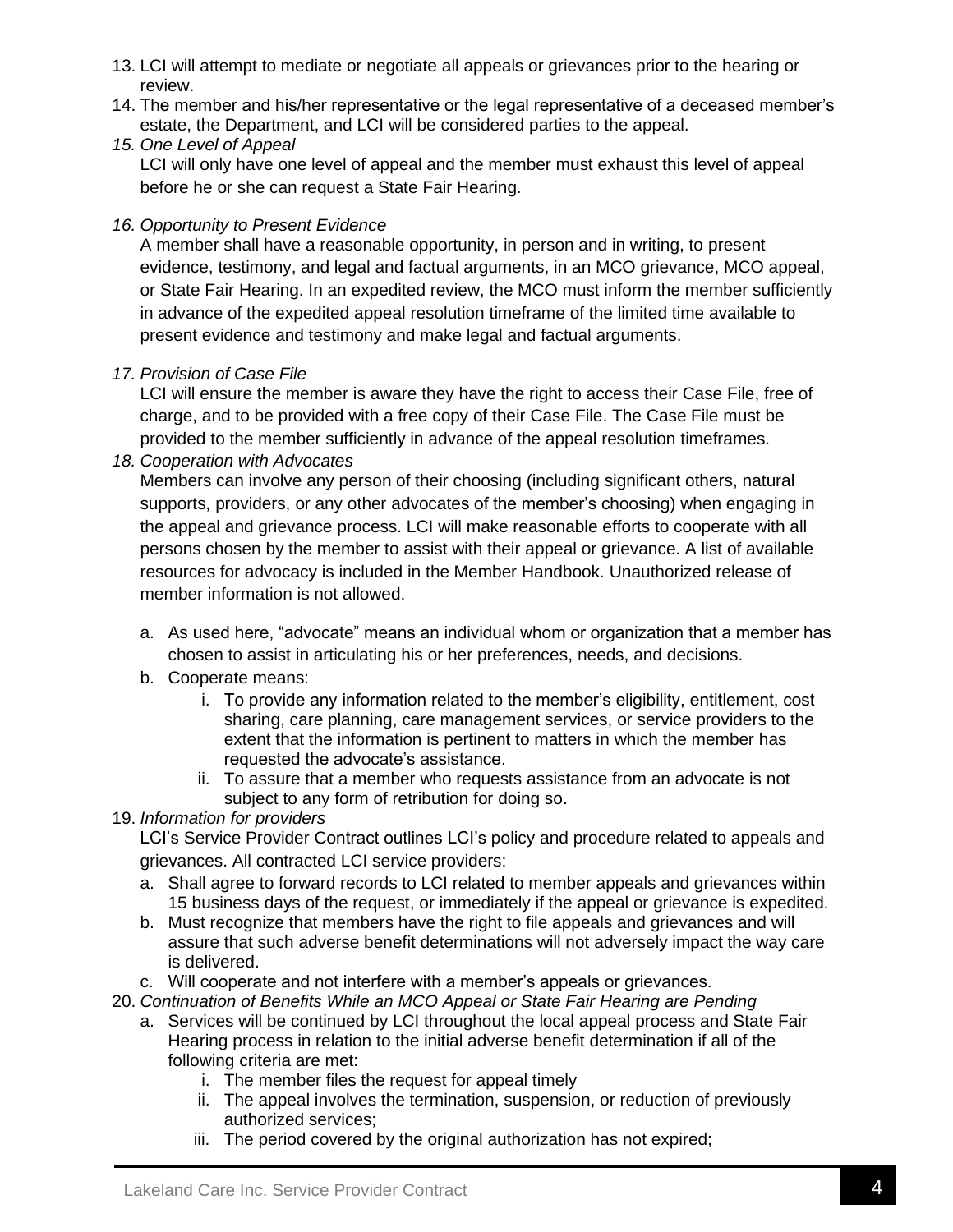- iv. The member makes a timely request (submitted on or before the effective date in the NOA or LCI appeal decision) for continuation of benefit. If the request is timely, LCI must continue the benefits even if a previously authorized time period or service limit is reached during the course of the appeal process.
- b. If, at the member's request, LCI continues or reinstates the member's services while the appeal or State Fair hearing is pending, the services must be continued until one of the following occurs:
	- i. The member elects to withdraw the appeal or request for State Fair Hearing;
	- ii. The member fails to request a State Fair Hearing and continuation of benefits within ten (10) calendar days after LCI sends the notice of adverse resolution to the member's appeal. In this context, sends, means putting a hard copy notice in the mail or transmitting the notice to the member electronically. If sending electronically, reference LCI Electronic Communication of Protected Health Information and Member Materials Policy and Procedure.
	- iii. A State Fair Hearing decision is issued upholding LCI's reduction, suspension, or termination of services.
- c. Member does not have a right to continuation of benefits:
	- i. When grieving a change in provider that is the result of a change in LCI's provider network due to contracting changes; however, in such a situation the member does have the right to appeal on the basis of dissatisfaction with his/her MCP.
	- ii. When grieving adverse benefit determinations that are a result of a change in state or federal law; however, in such a situation, the member has the right to appeal whether he/she is a member of the group impacted by the change.
- d. If the final resolution of the appeal or State Fair Hearing is adverse to the member (i.e. upholds LCI's adverse benefit determination), LCI will not recover costs of services that have been continued.
- 21. *Reversed Appeal Decisions:* If the LCI appeal, or State Fair Hearing processes reverse a decision to deny, limit, or delay services that were not furnished during the appeal, LCI must authorize or provide the services promptly and as expeditiously as the member's health condition requires but no later than 72 hours from the date it receives notice reversing the decision. If LCI appeal, or State Fair Hearing processes reverses a decision to deny authorization of services, and the member received the disputed services during the appeal, LCI must pay for those services.

### **LCI Appeal and Grievance Committee**

A regionally based five-member Appeal and Grievance Committee hears appeals and grievances on behalf of LCI. Appeal and Grievance Committee members cannot be members of the Board of Directors and will be free of conflicts of interest in the case. The Appeal and Grievance Committee members may not have been involved in any previous level of review or decision-making process related to that appeal or grievance, nor be a subordinate of an individual who was involved in a previous level of review or decision making.

LCI Appeal and Grievance Committee Members will be trained in the Appeal and Grievance Policy and Procedure; Confidentiality (including Health Insurance Portability and Accountability Act); Resource Allocation Decision (RAD) process; Family Care Principles; Care Management; Service Authorization; the Family Care Benefit Package; and Adverse Benefit Determination processes. The Committee will be trained at the following intervals: upon becoming a member of the Appeal and Grievance Committee and prior to participation in the first hearing, with major contract or policy changes that significantly impact decision making, and at least every three years. Each Committee member will agree to respect the privacy of LCI members.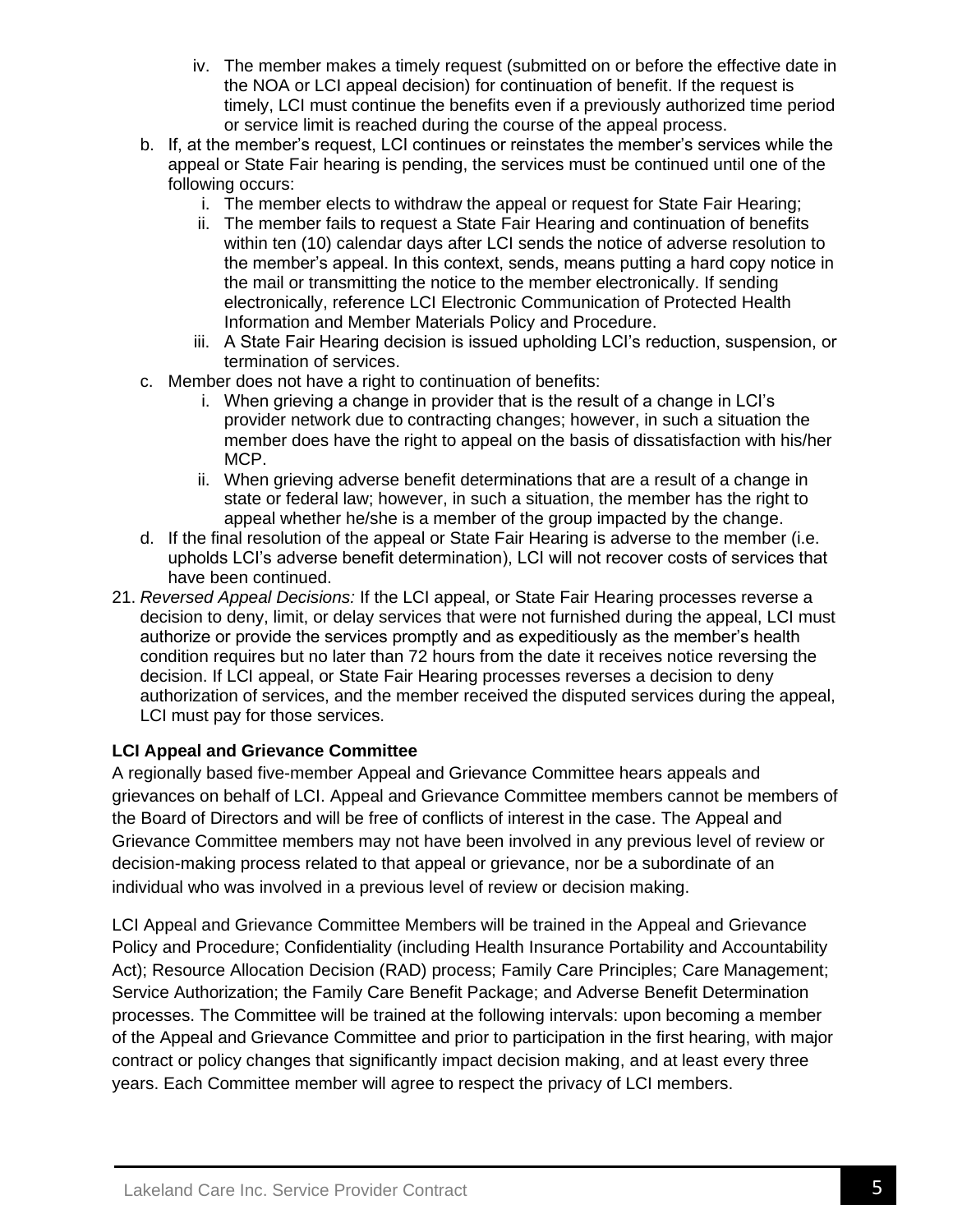The LCI Appeal and Grievance Committee shall make its determinations related to authorization of services based on whether services are necessary to support the member's Long-Term Care Outcome(s). The LCI Appeal and Grievance Committee shall take into account all comments, documents, records and other information submitted by the member or the member's legal representative without regard to whether such information was submitted or considered by the original adverse benefit determination.

The LCI Appeal and Grievance Committee will not review and make decisions on adverse benefit determinations related to:

- 1. Financial eligibility; or
- 2. Cost share calculations.

When making decisions related to an appeal of an adverse benefit determination that is based on lack of medical necessity, a grievance regarding denial of expedited resolution of an appeal, or an appeal or grievance that involves clinical issues, the Appeal and Grievance Committee will include healthcare professionals possessing the appropriate clinical expertise in treating and supporting the member's condition or disease. Each regional committee will be comprised of the following representatives:

- 1. Quality Specialist (QS): Two Quality Specialists will serve on the committee for each hearing whenever possible; selection of the specific Quality Specialists will be dependent on the location of the hearing and the need for a healthcare professional possessing clinical expertise in the member's condition or disease.
- 2. LCI Employee: One LCI employee from the Business Division and/or Provider Relations and Contracting Division.
- 3. Member Representative: One member, or legal representative, or individual, or legal representative of that individual, eligible to receive Family Care benefits. The member filing the appeal will be offered the choice to exclude any member representative from participation in a hearing on a matter brought before the LCI Appeal and Grievance Committee.
- 4. Community Representative: One community representative who has an interest in supporting the target groups served by LCI; some of these individuals are healthcare professionals possessing clinical expertise in the member's condition or disease and will be selected when indicated.

## **Notification of Appeal Rights in Other Situations**

On the date LCI becomes aware of the following situations, written notification of appeal rights will be issued:

- 1. *Change in Level of Care from Nursing Home (NH) to Non-Nursing Home (NNH):* LCI will mail or hand deliver the Department Notice of Change in Level of Care form which includes written notification of appeal rights when LCI administers a LTCFS that results in a reduction of the member's LOC from NH to NNH. Members whose LOC changes from NH to NNH must receive a written notice that clearly explains the potential impact of the change; the member's right to request a functional eligibility re-screening, the member's right to appeal with LCI, and the member's right to request a State Fair Hearing following LCI appeal decision or failure to issue a decision within the appropriate timeframes. LCI shall provide for functional eligibility re-screening by a different screener within ten (10) calendar days of a request by a member or member's legal decision maker. The notice must be mailed or hand-delivered to the member on the date the screen is calculated and an effective date of not less than fifteen (15) calendar days from the date the screen is calculated.
	- a. LCI does not provide notification to the member of a change in level of care when the member is found to no longer meet any level of care because the ForwardHealth interChange system will automatically issue a Notice of Loss of Functional Eligibility to